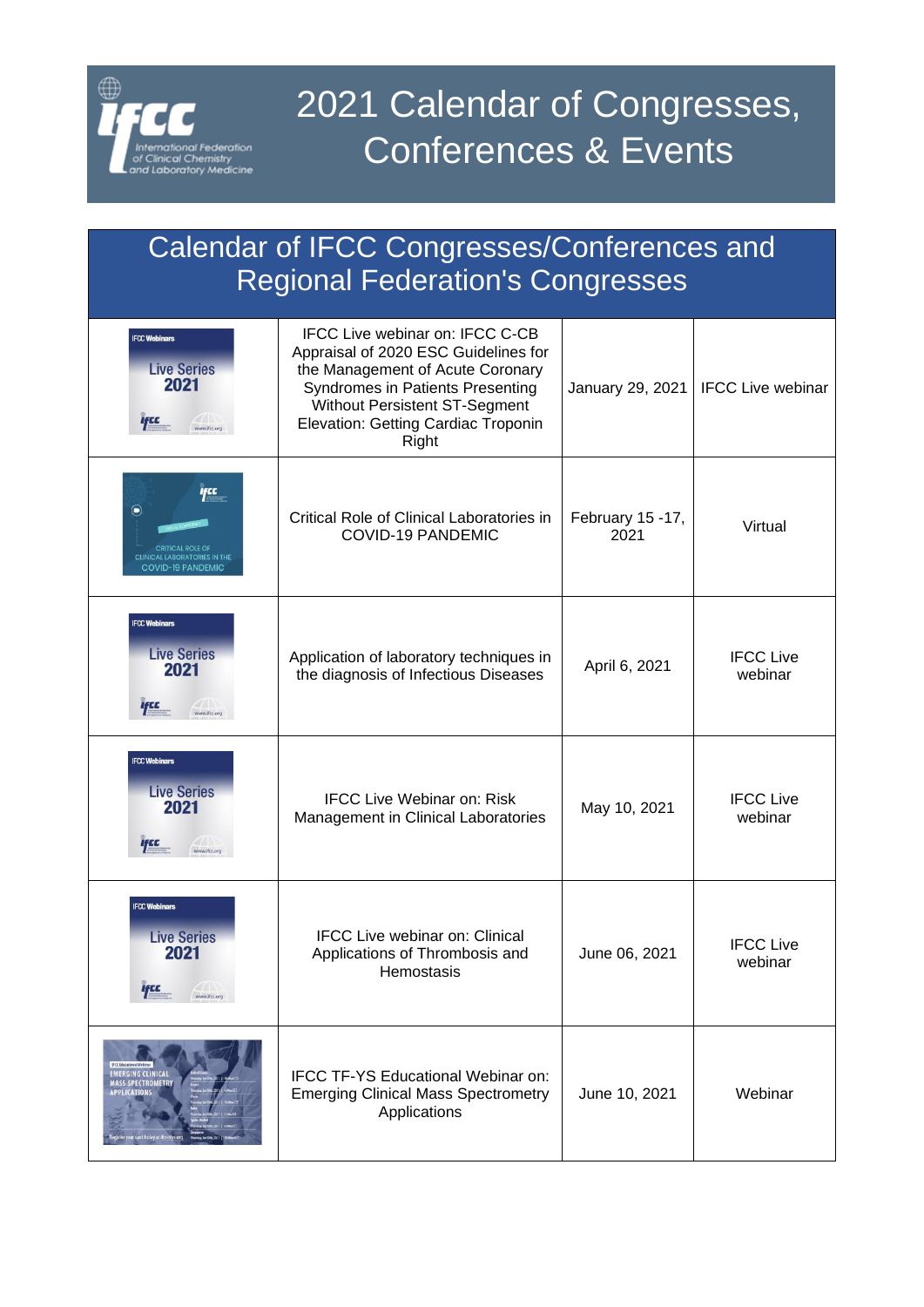| <b>IFCC Webinars</b><br><b>Live Series</b><br>2021<br>ifce<br>www.ifcc.org                                                   | IFCC Live webinar on: Quality in<br><b>Clinical Laboratory</b>                                                                 | June 15, 2021        | <b>IFCC Live webinar</b>    |
|------------------------------------------------------------------------------------------------------------------------------|--------------------------------------------------------------------------------------------------------------------------------|----------------------|-----------------------------|
| <b>IFCC Webinars</b><br><b>Live Series</b><br>2021<br>ifce<br>www.ifcc.org                                                   | <b>IFCC Live webinar on: Point of Care</b><br>Testing in Resource Limited Settings:<br>Dotting the "i's" and crossing the "t's | July 15, 2021        | <b>IFCC Live</b><br>webinar |
| <b>IFCC Webinars</b><br><b>Live Series</b><br>2021<br>$T_{\rm esc}$<br>www.ifcc.org                                          | IFCC Live webinar on: New Born<br>Screening                                                                                    | July 20, 2021        | <b>IFCC Live</b><br>webinar |
| <b>IFCC Webinars</b><br><b>Live Series</b><br>2021<br><b>ifce</b><br>www.ifcc.org                                            | IFCC Live webinar on: Tumor Liquid<br><b>Biopsy</b>                                                                            | August 10, 2021      | <b>IFCC Live</b><br>webinar |
| <b>IFCC Webinars</b><br><b>Live Series</b><br>2021<br>7779                                                                   | <b>IFCC Live webinar on: Different</b><br>Perspectives on Laboratory 4.0                                                       | August 24, 2021      | <b>IFCC Live</b><br>webinar |
| <b>IFCC Webinars</b><br><b>Live Series</b><br>2021<br><b>Ifcc</b><br>www.ifcc.org                                            | IFCC Live webinar on: Metrology and<br><b>Clinical Laboratory</b>                                                              | August 31, 2021      | <b>IFCC Live</b><br>webinar |
| POCT:<br><b>Making The Point</b><br>September 6-7, 2021<br>Auditorium Campus X - Rome - Italy<br>EFLM<br>ifcc<br>TOR VERGATA | POCT: Making the point                                                                                                         | September 6,<br>2021 | Rome, Italy                 |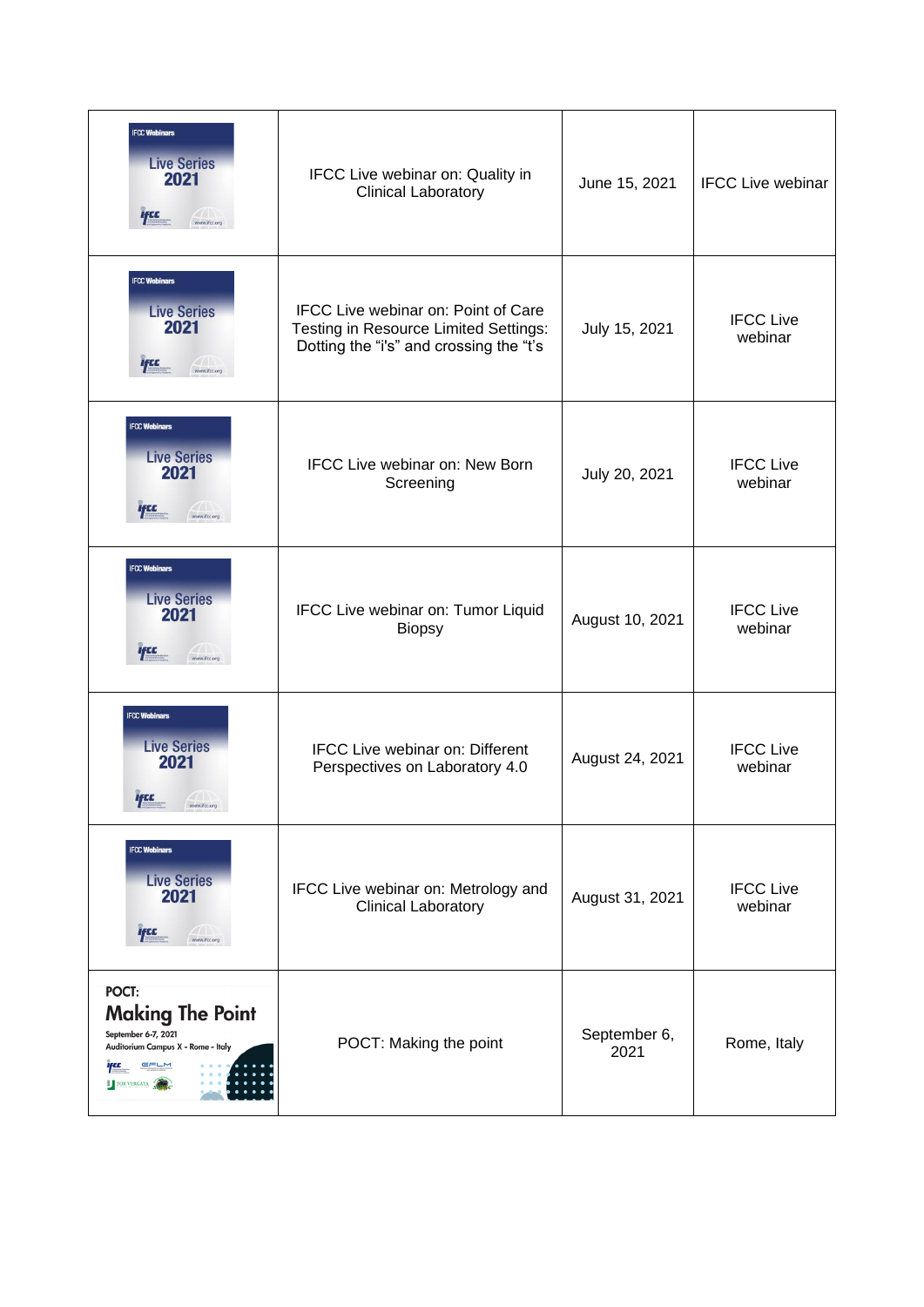|                                                                                          | IFCC Townhall 2021 AFCB - AFCC -<br><b>EFLM</b>                                            | September 15,<br>2021     | <b>IFCC</b> virtual event   |
|------------------------------------------------------------------------------------------|--------------------------------------------------------------------------------------------|---------------------------|-----------------------------|
|                                                                                          | IFCC Townhall 2021 Corporate<br><b>Members</b>                                             | September 21,<br>2021     | <b>IFCC</b> virtual event   |
| <b>IFCC Webinars</b><br><b>Live Series</b><br>2021<br><b>Ifcc</b><br>w.ifcc.org          | IFCC Live webinar on: Evidence-<br><b>Based Laboratory Medicine</b>                        | September 8,<br>2021      | <b>IFCC Live</b><br>webinar |
|                                                                                          | AFCC Congress 2021                                                                         | September 23-<br>25, 2021 | Lusaka, Zambia              |
| <b>IFCC Webinars</b><br><b>Live Series</b><br>2021<br><i><b>Ifce</b></i><br>www.ifcc.org | IFCC Live webinar on: Quality<br>management of medical test results<br>during the pandemic | September 29,<br>2021     | <b>IFCC Live</b><br>webinar |
| $\mathbb{R}$<br>DE GENEVE<br><b>Autumn School</b><br>of Cell Analysis<br>in Immunology   | IFCC WG-FC Autumn School of Cell<br>Analysis in Immunology                                 | October 18-22,<br>2021    | Geneva,<br>Switzerland      |
|                                                                                          | <b>IFCC Townhall 2021 APFCB</b>                                                            | October 20,<br>2021       | <b>IFCC</b> virtual event   |
| <b>IFCC Webinars</b><br><b>Live Series</b><br>2021<br><b>ifce</b><br>www.ifcc.org        | IFCC Live webinar on: Ethical<br>dilemmas in laboratory medicine<br>during pandemic        | October 20,<br>2021       | <b>IFCC Live</b><br>webinar |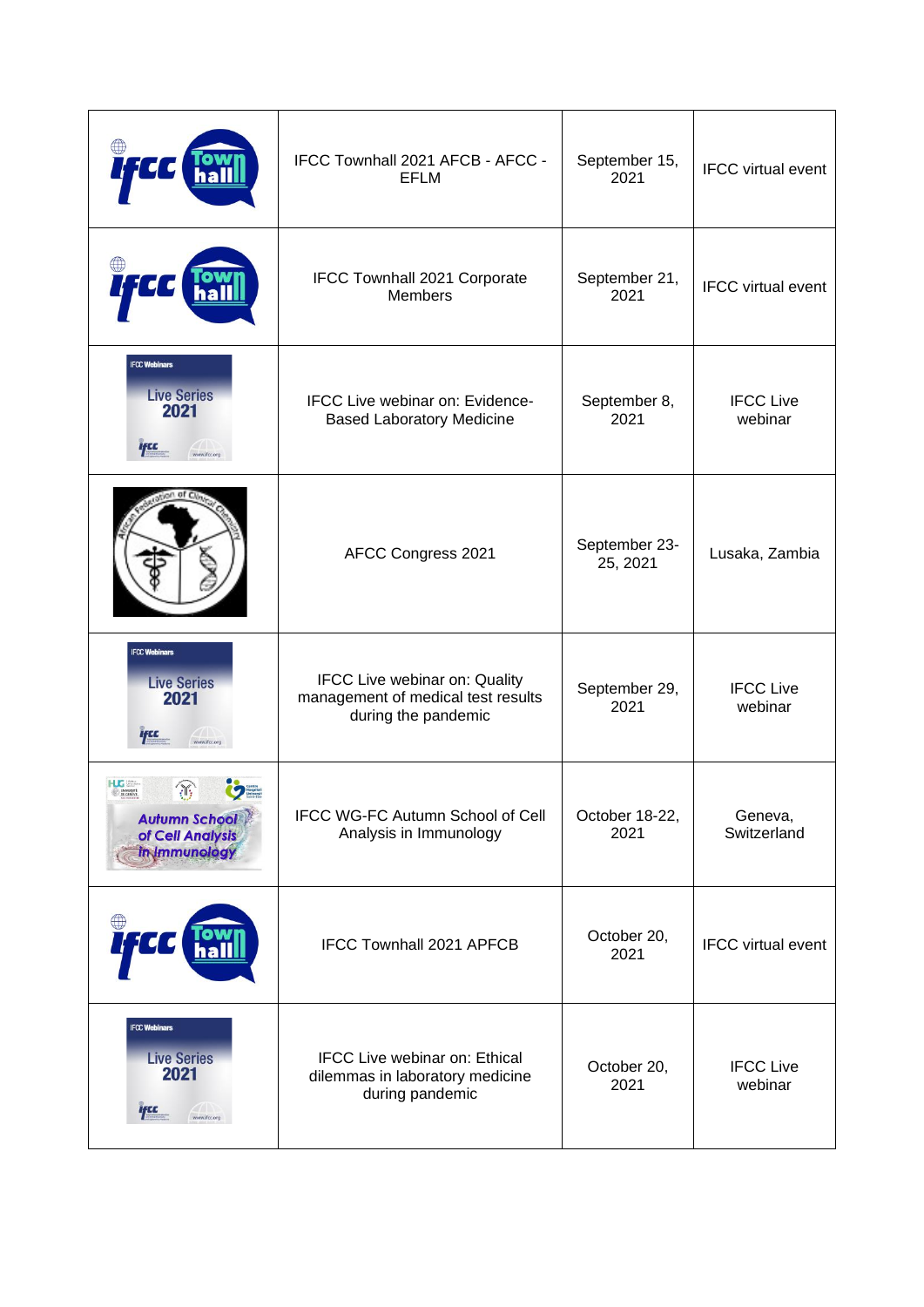| <b>IFCC Webinars</b><br><b>Live Series</b><br>2021<br>цсс<br>www.ifcc.org                                           | <b>IFCC Live webinar on: Common</b><br>laboratory measures of dysglycaemia;<br>Their strengths and weaknesses                                                         | October 27,<br>2021   | <b>IFCC Live</b><br>webinar |
|---------------------------------------------------------------------------------------------------------------------|-----------------------------------------------------------------------------------------------------------------------------------------------------------------------|-----------------------|-----------------------------|
| <b>IFCC Webinars</b><br><b>Live Series</b><br>2021<br>ηсε<br>www.ifcc.org                                           | IFCC Live webinar on: Alzheimer's<br>disease therapeutics & biofluid tests:<br>Current practice and future prospects                                                  | October 28,<br>2021   | <b>IFCC Live</b><br>webinar |
| <b>International Federation</b><br>of Clinical Chemistry<br>and Laboratory Medicine                                 | IFCC-WG Flow Cytometry Course in<br>collaboration with Fraunhofer and<br>Beckman-Coulter                                                                              | November 2-4,<br>2021 | <b>IFCC Live webinar</b>    |
|                                                                                                                     | <b>IFCC Townhall COLABIOCLI &amp;</b><br><b>NAFCC 2021</b>                                                                                                            | November 8,<br>2021   | <b>IFCC</b> virtual event   |
| <b>IFCC Webinars</b><br><b>Live Series</b><br>2021<br>ww.ifee.org                                                   | <b>IFCC Live webinar on: What is the</b><br>position and recognition of our<br>profession in Europe and what tools<br>do we have to change/increase its<br>visibility | November 10,<br>2021  | <b>IFCC Live</b><br>webinar |
| <b>IFCC Webinars</b><br><b>Live Series</b><br>2021<br><b>ifce</b><br>www.ifcc.org                                   | IFCC Live webinar on: Proficiency<br>Testing/ External Quality Assessment:<br>Program designs and practical<br>approaches for addressing<br>unexpected results        | November 22,<br>2021  | <b>IFCC Live</b><br>webinar |
| International Consortium<br>for Harmonization of Clinical Laboratory Results<br>ccurate results<br>for patient care | IFCC-ICHCLR-JCTLM Workshop on<br>overcoming challenges to global<br>standardization of clinical laboratory<br>testing: reference materials and<br>regulations         | December 6-7,<br>2021 | Paris, France               |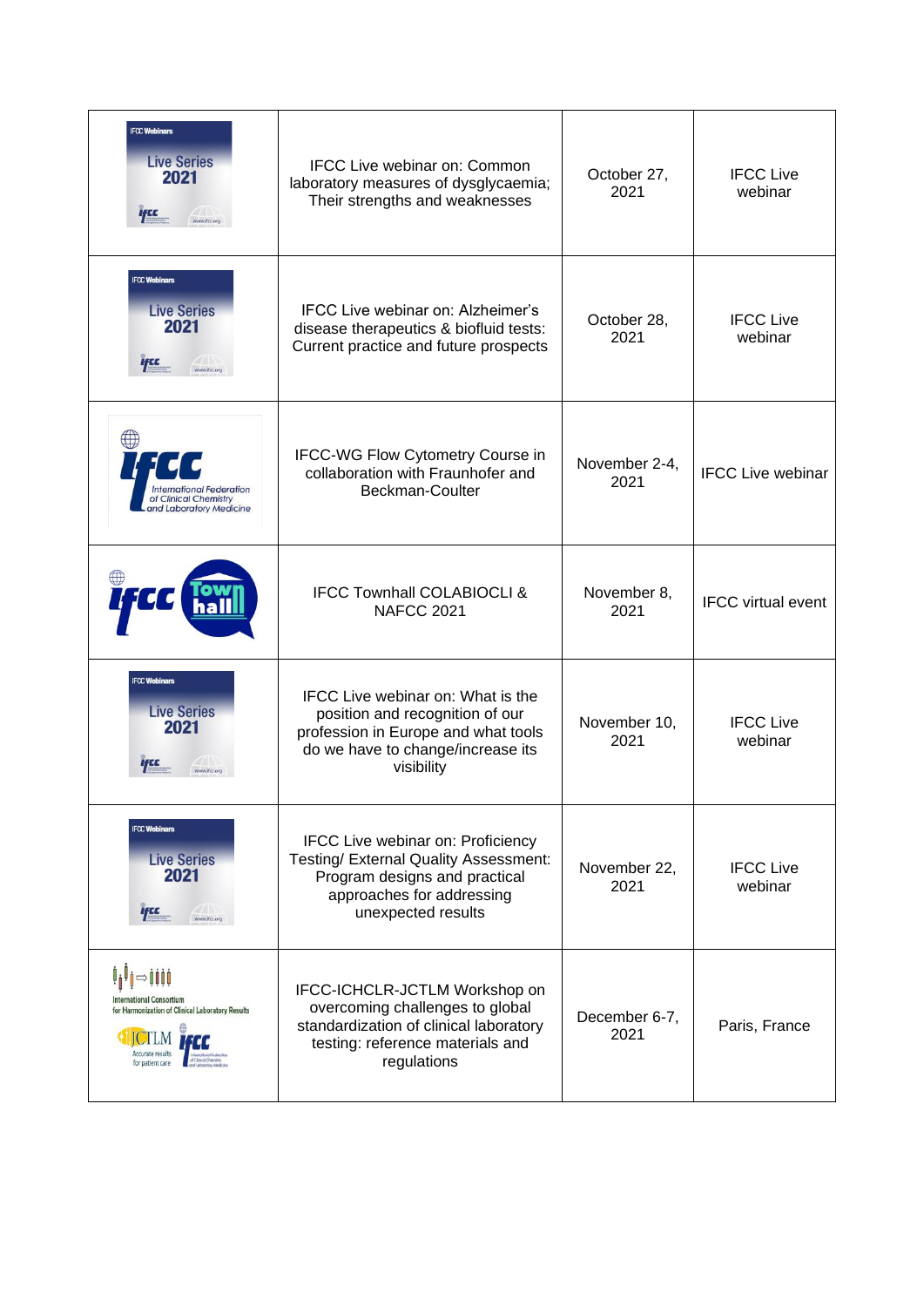

IFCC WG-FC 2nd Course on Basics of Flow Cytometry, in collaboration with Clinical Pathology Department, Faculty of Medicine, Al-Azhar **University** 

December 8-9,

| Calendar of Events with IFCC auspices |  |
|---------------------------------------|--|

| <b>APPLICANT</b>                                                                                                                        | <b>EVENT</b>                                                                                                    | <b>DATE</b>                   | <b>PLACE</b> |
|-----------------------------------------------------------------------------------------------------------------------------------------|-----------------------------------------------------------------------------------------------------------------|-------------------------------|--------------|
| Pakistan Society of Chemical<br>Pathology                                                                                               | Lab Accreditation in Pathology<br>Department                                                                    | January 15-April<br>10, 2021. | webinar      |
| African Federation of Clinical<br>Chemistry                                                                                             | Ethical Lab Practice Workshop                                                                                   | March 26, 2021                | virtual      |
| <b>Consortium of Accredited Healthcare</b><br>Organizations- Diagnostic Division<br>(CAHO-DD).                                          | CAHOLABCON 2021- Strategic<br>Planning in Quality Management                                                    | March 27, 2021                | virtual      |
| Saudi Society of Clinical Chemistry                                                                                                     | <b>INTERNATIONAL LABORATORY</b><br>WEEK / QUALITY SEMINAR (Virtual)                                             | April 7, 2021                 | virtual      |
| <b>CLAHT Group (Grupo Cooperativo</b><br>Latinamericano de Hemostasa y<br>Trombosis) and the CNB (Colegio<br>Nacional de Bacteriología) | XXVII International Congress of the<br>Latin American Cooperative Group of<br>Haemostasis and Thrombosis        | August 18-21,<br>2021         | virtual      |
| Biochemical Society of Zambia                                                                                                           | The Biochemical Society Zambia<br>Scientific Webinar                                                            | April 20, 2021                | virtual      |
| <b>SSAACB/Snibe</b>                                                                                                                     | The New Serological marker for Covid-<br>19 under Global Vaccination                                            | April 21, 2021                | virtual      |
| Shenzhen New Industries Biomedical<br>Engineering Co., Ltd (SNIBE CO.,<br>LTD)                                                          | Management of COVID-19 Infection<br>and vaccination: The Latest Evidence                                        | April 29, 2021                | virtual      |
| Biochemical Society of Zambia                                                                                                           | The Biochemical Society Zambia<br>Scientific Webinar                                                            | April 29, 2021                | virtual      |
| Sociedad Española de Medicina de<br>Laboratorio (SEQCML)                                                                                | Academia SEQC-ML (Clinical research<br>methodology and specific statistical<br>analysis in laboratory medicine) | April 29-June 10,<br>2021     | virtual      |
| Uruguayan Biochemical Association                                                                                                       | Neonatal Screening course                                                                                       | April 29 to June<br>2021      | virtual      |
| Colegio Dominicano de Bioanalistas,<br><b>CODOBIO</b>                                                                                   | Conmemoracion 52 aniversario,<br>CODOBIO y celebracion el dia Nacional<br>del Bioanalistas en Rep.Dom           | May 5-8, 2021                 | virtual      |
| Turkish Biochemical Society, Izmir<br><b>Branch</b>                                                                                     | VI. Turkish in vitro Diagnostic (IVD)<br>Symposium "Liquid Biopsy in Oncology                                   | May 25-26, 2021               | virtual      |
| Pakistan Society of Chemical<br>Pathologists (PSCP)                                                                                     | Flipped style 3rd Fundamentals of<br>Quality Control in Clinical Laboratory to<br>Improve Patient Safety course | May 25-27, 2021               | virtual      |
| Spanish Association of Clinical<br>Laboratory                                                                                           | Iberian conference                                                                                              | May 29, 2021                  | virtual      |
| <b>Ortho Clinical Diagnostics</b>                                                                                                       | <b>Embracing Sustainable Laboratory</b><br>Medicine                                                             | June 3, 2021                  | virtual      |
| HIMSS (the Healthcare Information<br>Management Systems Society)                                                                        | HIMSS21 & Health 2.0 European<br><b>Health Conference</b>                                                       | June 7-9, 2021                | virtual      |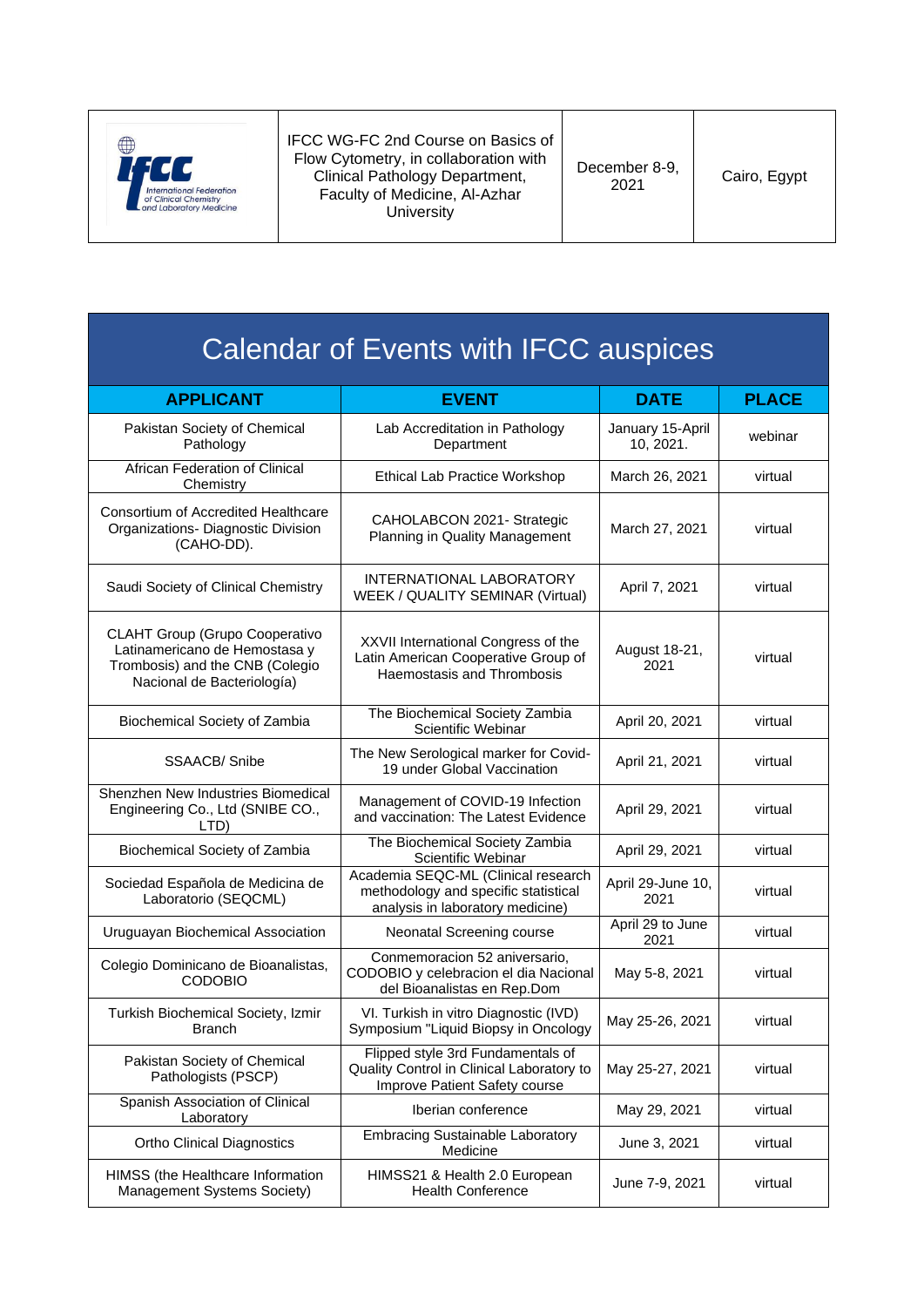| Association for Clinical Biochemistry<br>and Laboratory Medicine                                                                                                                                                  | UKMEDLAB21 - Annual Meeting of the<br>ACB that will take place on J                                                                                                                                                       | June 14-18,<br>2021.               | virtual                         |
|-------------------------------------------------------------------------------------------------------------------------------------------------------------------------------------------------------------------|---------------------------------------------------------------------------------------------------------------------------------------------------------------------------------------------------------------------------|------------------------------------|---------------------------------|
| Indonesian Association for Clinical<br>Chemistry                                                                                                                                                                  | 15th IACC Working Conference                                                                                                                                                                                              | June 25-27,<br>2021                | Jambi,<br>Indonesia -<br>hybrid |
| QUALITY CONSULTING S.A. DE C.V.<br>WITH THE AUSPICES OF THE<br><b>MEXICAN ASSOCIATION OF</b><br>CLINICAL LABORATORY SCIENCES,<br>CMCLabC (COLEGIO MEXICANO DE<br><b>CIENCIAS DE LABORATORIO</b><br>CLINICO, A.C.) | Analytical Quality Control from ABC to<br><b>SIGMA</b>                                                                                                                                                                    | July-September<br>2021             | virtual                         |
| <b>MEXICAN ASSOCIATION OF</b><br>CLINICAL LABORATORY SCIENCES<br>(CMCLabC)                                                                                                                                        | <b>FORENSIC SCIENCE COURSE</b>                                                                                                                                                                                            | July 2-30, 2021                    | virtual                         |
| Snibe                                                                                                                                                                                                             | Snibe COVID webinar                                                                                                                                                                                                       | July 7-8, 2021                     | virtual                         |
| Quality in tehe spotlight                                                                                                                                                                                         | Masterclass: (POCT) Quality<br>specifications in medical laboratory<br>diagnostics revisited                                                                                                                              | July 12, 2021                      | virtual                         |
| College of Chemical Pathologists of Sri<br>Lanka                                                                                                                                                                  | College of Chemical Pathologists of Sri<br>Lanka Annual Academic Sessions<br>(CCPSL AAS 2021)                                                                                                                             | July 26-27, 2021                   | Colombo, Sri<br>Lanka - hybrid  |
| Hematolab Diagnostics with the<br>auspices of the Mexican Association of<br>Clinical Laboratory Sciences,<br>CMCLabC (Colegio Mexicano de<br>Ciencias de Laboratorio Clínico)                                     | Virtual Diplomat in Selected Topics of<br>Diagnostic Hematology for the<br>Laboratory (Advanced Level) Second<br>Generation                                                                                               | August 2- April 3<br>,2022         | virtual                         |
| XXV Congreso de ALAM Asociación<br>Latinoamericana de Microbiologí<br>organized by Asociación de<br>Bioquímicos del Paraguay (ABP)                                                                                | IX Congreso Nacional de Bioquímica<br>Clínica, I Congreso de Bioquímica y<br>Ciencias del Laboratorio                                                                                                                     | August 25-28,<br>2021              | virtual                         |
| Palestinian Medical Technology<br>Association                                                                                                                                                                     | The 11th International Palestinian<br>Conference of Laboratory Medicine                                                                                                                                                   | August 26-29,<br>2021              | virtual                         |
| <b>EFLM</b>                                                                                                                                                                                                       | 2 <sup>nd</sup> EFLM online Postgraduate course<br><b>Biostatistics in Laboratory Medicine</b>                                                                                                                            | September 1-<br>November 3<br>2021 | virtual                         |
| <b>EFLM</b>                                                                                                                                                                                                       | 1 <sup>st</sup> EFLM online Postgraduate course<br><b>LEADERSHIP SKILLS</b>                                                                                                                                               | September 13-<br>23, 2021          | virtual                         |
| Collège Français de Métrologie                                                                                                                                                                                    | International Congress of Metrology<br>2021                                                                                                                                                                               | September 7-9,<br>2021             | Lyon, France -<br>Hybrid        |
| Balkan Clinical Laboratory Federation                                                                                                                                                                             | <b>XXVIII Balkan Clinical Laboratory</b><br>Federation Meeting and XIII National<br>Conference of Clinical Laboratory                                                                                                     | September 8-11,<br>2021            | Sofia, Bulgaria                 |
| <b>EFLM</b>                                                                                                                                                                                                       | 1. 1 <sup>st</sup> EFLM online Postgraduate<br>course LEADERSHIP SKILLS                                                                                                                                                   | September 13-<br>23, 2021          | virtual                         |
| Hellenic Society of Liquid Biopsy                                                                                                                                                                                 | 5th ACTC meeting "Liquid Biopsy in its<br>best"                                                                                                                                                                           | September 22-<br>25, 2021          | Athens, Greece                  |
| Dip. di Medicina - Università degli<br>Studi di Padova DIDAS Servizi di<br>Diagnostica Integrata-UOC Medicina<br>di Laboratorio, Azienda Ospedale<br>Università di Padova                                         | INTERNATIONAL CONFERENCE ON<br>LABORATORY MEDICINE THE<br>ETHICS OF QUALITY AND<br>ARTIFICIAL INTELLIGENCE IN<br><b>LABORATORY MEDICINE</b><br>SYMPOSIUM DEDICATED TO THE<br>MEMORY OF PROFESSOR ANGELO<br><b>BURLINA</b> | September 23,<br>2021              | Padova, Italy                   |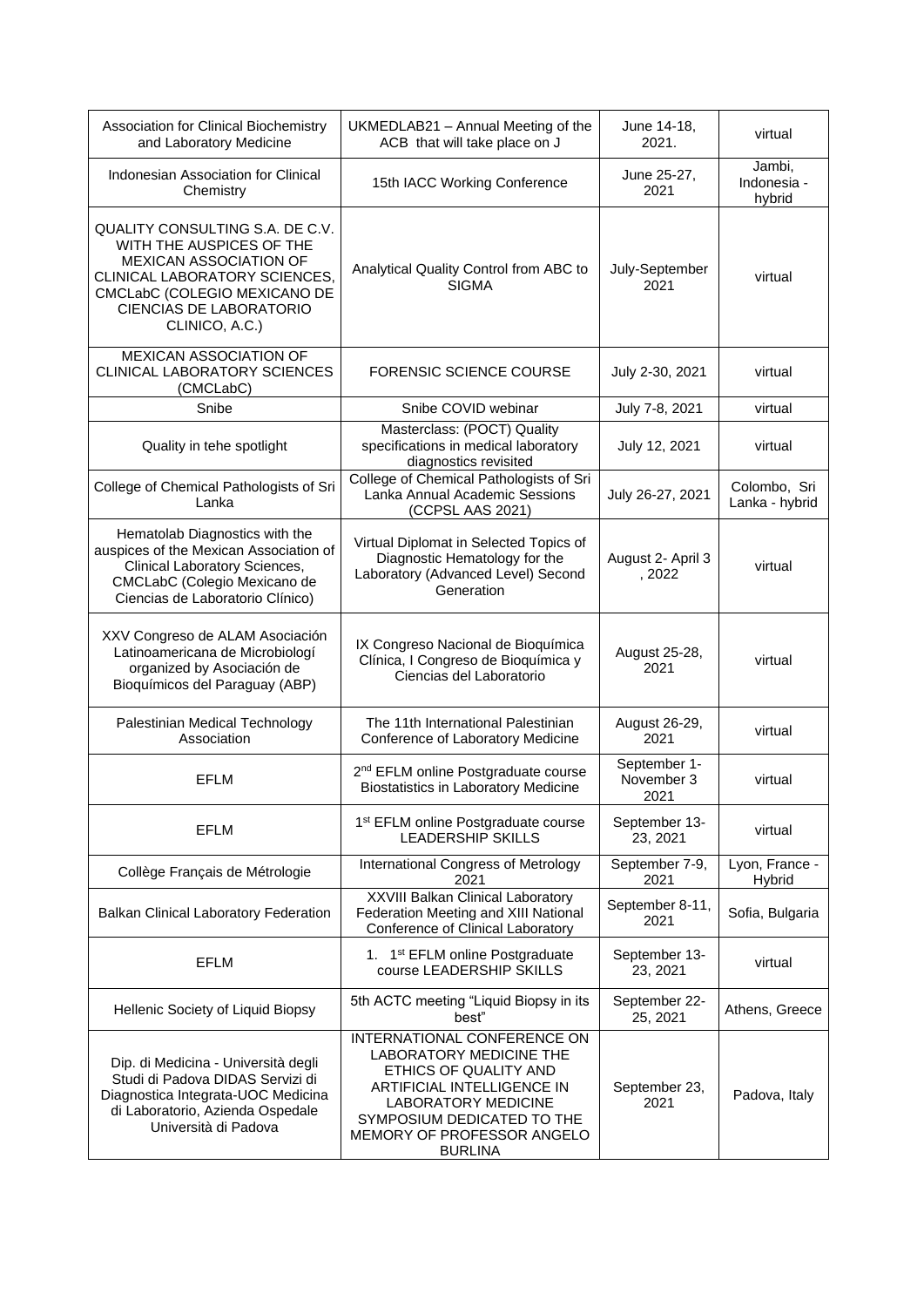| Croatian Society of Medical<br>Biochemistry ad Laboratory Medicine                                                                                                    | 10th Congress of the Croatian Society<br>of Medical Biochemistry ad Laboratory<br>Medicine with International Participation                                        | September 28 -<br>October 1, 2022                 | Zagreb, Croatia                                |
|-----------------------------------------------------------------------------------------------------------------------------------------------------------------------|--------------------------------------------------------------------------------------------------------------------------------------------------------------------|---------------------------------------------------|------------------------------------------------|
| European Reference Laboratory in<br>collaboration with the NVKC (Dutch<br>Society Cof Clinical Chemistry and<br>Laboratory Medicine and SKML (Dutch<br>EQA organizer) | The Global Creation and Monitoring of<br>the Traceability of Test Results in the<br><b>Medical Laboratory</b>                                                      | September 28,<br>2021                             | Winterswijk,<br>The<br>Netherlands -<br>hybrid |
| <b>Czech Society of Clinical Biochemistry</b>                                                                                                                         | 4th CELME 2021<br>Emerging Challenges in Laboratory<br>Medicne                                                                                                     | September 30-<br>October 1, 2021                  | Prague, Czech<br>Republic                      |
| Korean Society for Laboratory<br>Medicine                                                                                                                             | LMCE 2021 (Laboratory Medicine<br>Congress & Exhibition) & KSLM 62nd<br><b>Annual Meeting</b>                                                                      | September 30 -<br>October 2, 2021                 | virtual                                        |
| FEBS ADVANCED LECTURE<br><b>COURSE</b>                                                                                                                                | 360° Lysosome; from structure to<br>genomics, from function to disease:<br>update                                                                                  | October 5-10,<br>2021                             | Izmir, Turkey                                  |
| ABU (URUGUAYAN BIOCHEMICAL<br>ASSOCIATION)                                                                                                                            | Course on "INTERNAL AUDITS IN THE<br><b>CLINICAL LABORATORY</b>                                                                                                    | October 5-<br>November 4,<br>2021                 | virtual                                        |
| Czech Society of Clinical Biochemistry                                                                                                                                | XVth Congress of Czech Society of<br>Clinical Biochemistry with International<br>Participation                                                                     | October 10 - 12,<br>2021                          | Prague, Czech<br>Society                       |
| SIBioC - Laboratory Medicine Italian<br>Society of Clinical Biochemistry and<br><b>Clinical Molecular Biology</b>                                                     | 53 National Congress of SIBioC -<br>Laboratry Medicine Laboratory<br>Medicine in Proximity Medicine:<br>telemedicine, roles and competences<br>organized           | October 11-13,<br>2021                            | virtual                                        |
| Shenzhen New Industries Biomedical<br>Engineering Co., Ltd. (SNIBE CO.,<br>LTD.)                                                                                      | International Symposium on Advances<br>in Clinical Laboratory Diagnostics                                                                                          | October 18-19,<br>2021                            | virtual                                        |
| Academia SEQC-ML from Sociedad<br>Española de Medicina de Laboratorio<br>(SEQCML)                                                                                     | Academia SEQC-ML: First Edition:<br><b>External Quality Assurance Programs</b><br>organized                                                                        | October 20, 2021                                  | virtual                                        |
| <b>Turkish Biochemical Society (TBS)</b>                                                                                                                              | International Biochemistry Congress //<br>32nd National Biochemistry Congress<br>of TBS)                                                                           | October 27-30,<br>2021                            | on-site                                        |
| Greek Society of Clinical Chemistry-<br><b>Clinical Biochemistry</b>                                                                                                  | 19th National Congress of Clinical<br>Chemistry                                                                                                                    | November 4-6,<br>2021                             | Athens, Greece<br>- hybrid                     |
| <b>MEXICAN ASSOCIATION OF</b><br>CLINICAL LABORATORY SCIENCES<br>(CMCLabC)                                                                                            | INTERNATIONAL COURSE ON<br>STRATEGIES AND TOOLS FOR THE<br><b>QUALITY MANAGEMENT IN THE</b><br><b>LABORATORY</b>                                                   | November 10,<br>$17, 24 -$<br>December 1,<br>2021 | virtual                                        |
| CNB COLEGIO NACIONAL DE<br><b>BACTERIOLOGÍA</b>                                                                                                                       | <b>II VIRTUAL CONGRESS CNB</b><br>NATIONAL COLLEGE OF<br><b>BACTERIOLOGY</b>                                                                                       | November 12-14,<br>2021                           | virtual                                        |
| Academia SEQC-ML from Sociedad<br>Española de Medicina de Laboratorio<br>(SEQCML)                                                                                     | Academia SEQC-ML. Advances in<br>neonatal screening for congenital<br>hypothyroidism: Current situation and<br>future prospects in the new detection<br>strategies | November 17,<br>2021                              | virtual                                        |
| Shenzen Mindray Bio-Medical<br>Electronics CO, Ltd                                                                                                                    | LabTalk Webinar on Diagnostic Center<br>Management-Ep2 organized                                                                                                   | November 18,<br>2021                              | virtual                                        |
| Royal Belgian Society of Laboratory<br>Medicine                                                                                                                       | Annual Meeting of the Royal Belgian<br>Society of Laboratory Medicine                                                                                              | November 21,<br>2021                              | Brussels,<br>Belgium -<br>hybrid               |
| <b>MEXICAN ASSOCIATION OF</b><br>CLINICAL LABORATORY SCIENCES<br>(CMCLabC) / LATIN AMERICAN<br>SOCIETY OF FORENSIC GENETICS                                           | XI LATIN AMERICAN SEMINAR IN<br><b>FORENSIC GENETICS (XI</b><br>JORNADAS LATINOAMERICANAS DE<br><b>GENÉTICA FORENSE)</b>                                           | November 22-23,<br>2021                           | virtual                                        |